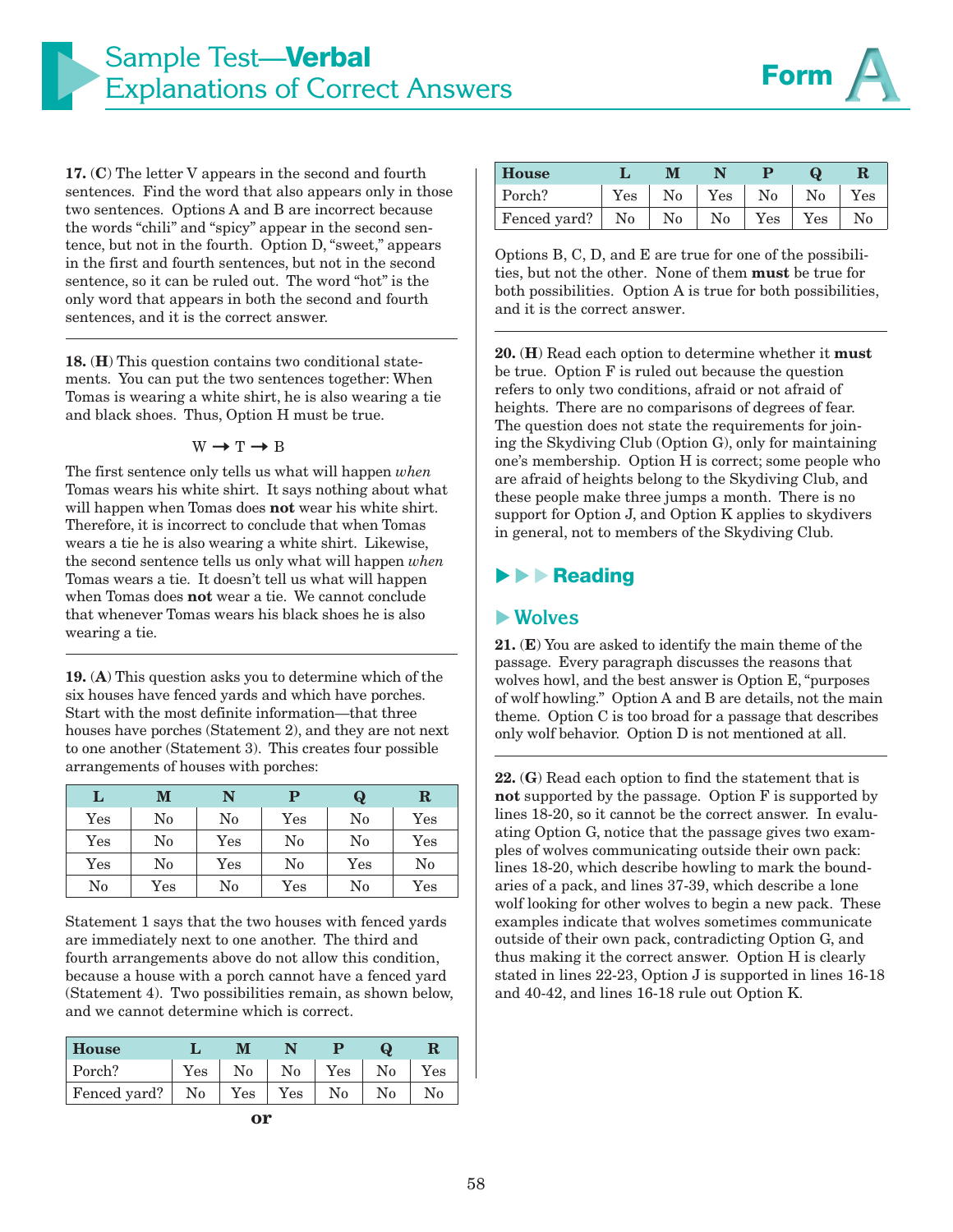

**23.** (**C**) The comparison of birdsong to howling is found in lines 18-21: "howling may be a way to mark the boundaries of a pack's territory, in the same way that some birds use birdsong to warn other birds away." Only one option (C) restates this idea. Options A, B, and E are specific to wolves, not to birds, and Option D is not mentioned at all.

**24.** (**F**) Option F, "to celebrate a successful hunt," is mentioned in lines 17-18. Is it the best answer? The question asks about wolves howling in chorus, ruling out the reasons that a lone wolf might howl (Options G and J). Options H and K are not mentioned in the passage. Option F is the best answer.

**25.** (**A**) The question refers you to the last paragraph. Some observers have claimed that wolves fake their howling in order to fool other wolves, followed by examples: deceptions about maturity (a young wolf sounding like an older wolf) or numbers (a few wolves sounding like nearly a dozen). In other words, they deceive their enemies about their lack of protection, which is Option A, "vulnerability." Options B, D, and E are mentioned in the passage, but not in the context of deceiving enemies. Option C is not mentioned.

**26.** (**K**) The possibility that wolves are capable of fooling other wolves in times of danger, to disguise their youth or small numbers, is discussed in the last paragraph. Some researchers doubted this claim, as described in lines 57-60. Their doubt is based on the fact that wolf hearing is too keen to be deceived, which is Option K. Options F and H support the claim that wolves **can** fake their howling, so they cannot be correct. Options G and J are not supported by the passage.

### - **Samizdat**

**27.** (**D**) The correct answer must incorporate all of the important elements of the reading passage, yet it must not be overly broad. Option A mentions two important samizdat writers, but they are mentioned only in the fourth paragraph and are not the main topic. Option B refers to all poetry published in the Soviet Union, not limited to samizdat poetry, so it is too broad. Option C is incorrect because the passage is about the Soviet Union, which had neither a free press nor a free society (lines 6-9). Option D is a good summary of the passage, describing Soviet censorship and the samizdat response. Option E is mentioned only briefly in the first paragraph and does not summarize the theme of the passage.

**28.** (**H**) The earliest phase of samizdat is described in lines 35-36: "At first, samizdat focused mainly on literature, such as poetry and novels." Only Option H, a short story, fits into this category. None of the other options are representative of the earliest phase of samizdat, though they might be examples of later stages.

**29.** (**B**) To answer this question, you must read more than the sentence containing the phrase "a knock at his door in the middle of the night" (lines 47-48). Reread the fourth paragraph. It says that Pasternak feared that he would appear disloyal to the Soviet state. What did he fear? Lines 18-19 state, "Most worried that they were being watched by the government's secret police." The correct answer is most likely that Pasternak feared a visit by the secret police, which is Option B. The other options are mentioned in the passage but are not objects of fear, as the secret police were.

**30.** (**J**) The correct answer must be in the last paragraph, the only paragraph to mention computers (lines 66-70). The passage does not specify the content of the texts stored on computers, so Options F and G can be ruled out. Nor did the computers give access to Russian stores, which eliminates Option H. Option J is the best answer, since storing and circulating texts via computers is more efficient than typing or hand-copying samizdat texts. Option K is not mentioned in the passage.

**31.** (**B**) Because a samizdat document was unsigned or signed with a false name (lines 33-34), the identity of the original writer or copyist was not part of the document. The answer to this question is not stated directly in the passage but can be inferred from lines 16-19. The best answer is that the unsigned documents protected samizdat writers from capture and punishment, which is Option B. Options A and E are not likely reasons—the materials were in fact smuggled outside the Soviet Union and copied over and over. Option C might look attractive, but the samizdat documents were unsigned to protect the identities of the writers, not of the secret police. Since all samizdat documents were unsigned, that was not a factor in judging their trustworthiness (Option D).

**32.** (**F**) The answer is found in lines 71-75. The correct answer, Option F, makes the connection between the abolishment of censorship and subsequent freedom of the press, which eliminated the need for samizdat. The passage does not support Options G or K, and it contradicts Option H. Option J is a true statement, but is not the reason that samizdat networks ended.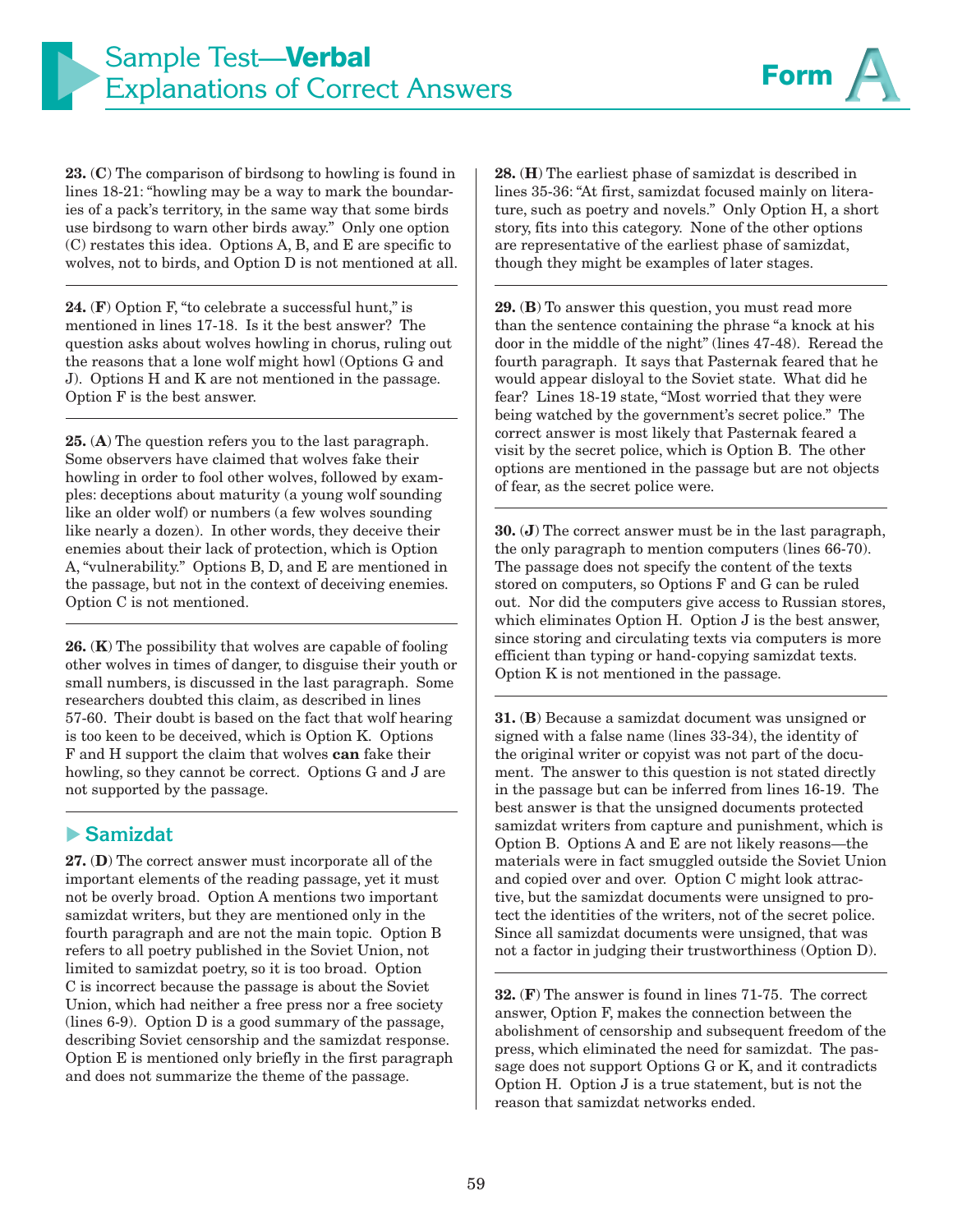

### - **Ice**

**33.** (**C**) The structure of the passage is straightforward. It begins by asking why ice is slippery (lines 3-5) and reviews several theories of slipperiness: smoothness, friction, pressure, and Faraday's theory. Option C, "answers to the question of what makes ice slippery," summarizes the theme of the passage. Option A is not mentioned, and Options B, D, and E are details, not the main idea.

**34.** (**F**) Read the entire last paragraph. The writer says, "The phenomenon of a slippery liquid-like surface is not limited to ice," then goes on to mention lead and diamond crystals. The most likely reason that the author mentions these crystals is to illustrate that solids other than ice have slippery surfaces, which is Option F. Option G cannot be correct because these crystals are made of lead and carbon, not water. The properties of lead and diamond crystals do not cast doubt on Faraday's theory, ruling out Option H. While it is possible that scientists might shoot electrons at lead and diamond surfaces (Option J) or find new uses for slippery substances (Option K), these are not mentioned in the passage.

**35.** (**C**) Faraday's experiment is described in the fourth paragraph, which states that the liquid on the ice cubes' surfaces froze solid when the surfaces made contact (lines 45-46). This information is restated in the correct answer, Option C. Option A is incorrect because Faraday's explanation does not include the concept of friction. Options B and D are not supported by the passage. While the surfaces of the ice cubes might be smooth (Option E), the "smoothness" explanation of slipperiness was ruled out in the first paragraph.

**36.** (**F**) The 1996 experiment at Lawrence Berkeley Laboratory is mentioned in lines 52-58. The data from this experiment suggested that the ice surface remained "liquid-like," creating a slippery layer of molecules on the ice surface. This conclusion is best summarized by Option F. Option G is wrong because the experiment illustrated the power, not the weaknesses, of scientific technology. Option H is impossible: the experiment was conducted long after Faraday's lifetime (150 years ago, see line 40). Option J contradicts the scientists' conclusion, and Option K refers to Faraday's experiment, not the Lawrence Berkeley Lab experiment.

**37.** (**B**) This question asks you to distinguish between "liquid-like" and "liquid." The distinction between the two terms is made in lines 65-68: on the ice surface, "the molecules move only up and down; if they also moved side to side, they would constitute a true liquid." Thus,

the surface of ice is liquid-like because the surface molecules move only up and down, which is Option B. Option A describes the result of the experiment, not the ice surface itself. Option C can be ruled out because "wet" and "liquid" are synonyms. Option D cannot be evaluated we do not know from the passage whether the ice surface is slipperier than a liquid surface. Option E contradicts the passage, which says that the molecules on the ice surface are in motion.

**38.** (**K**) The friction theory of slipperiness is explained in the second paragraph, which concluded that the theory cannot explain why ice is slippery for someone who stands motionless, creating no friction. A phenomenon that a theory cannot explain can be said to weaken, or undermine, the theory. Option K, "a person slipping while standing immobile on ice," is the best answer. Option F undermines the pressure theory of slipperiness, not the friction theory, while Option J undermines the "smoothness" explanation. Options G and H neither support nor undermine the friction theory.

#### $\blacktriangleright$ **Great Zimbabwe**

**39.** (**D**) You are asked to identify the general topic of the passage. Options B and E refer to only parts of the passage. Option C is not mentioned at all. Option A is too broad; most of the passage is about Great Zimbabwe, not the nation of Zimbabwe. Option D, "the true story of the Great Zimbabwe ruins," is best.

**40.** (**G**) This is a synthesis question, in which the basis for the correct answer is found in several places in the passage. First, find the section that mentions Richard Hall's opinion. Lines 52-54 state that Hall was "convinced that the structures had been built by ancient people from the Middle East." Later, Hall's opinion was discredited by archaeologists who demonstrated that Great Zimbabwe was African, not Middle Eastern, in origin (lines 64-65). In other words, Hall's opinion was inaccurate. All five options must be evaluated to find the option with which the passage's author would most likely agree. Option F is not correct: Hall's first impression (that the structures were built by people from the Middle East) was inaccurate. The author would not agree with Option H: the present culture of the Shona people is not illustrative of their past. The author does not take any stand on whether advanced cultures developed first in the Middle East, ruling out Option J, nor does the author claim that Middle Eastern culture was derived from Shona culture (Option K). The best answer is Option G. A preconception is an opinion formed in advance of actual knowledge, which perfectly describes Hall's belief.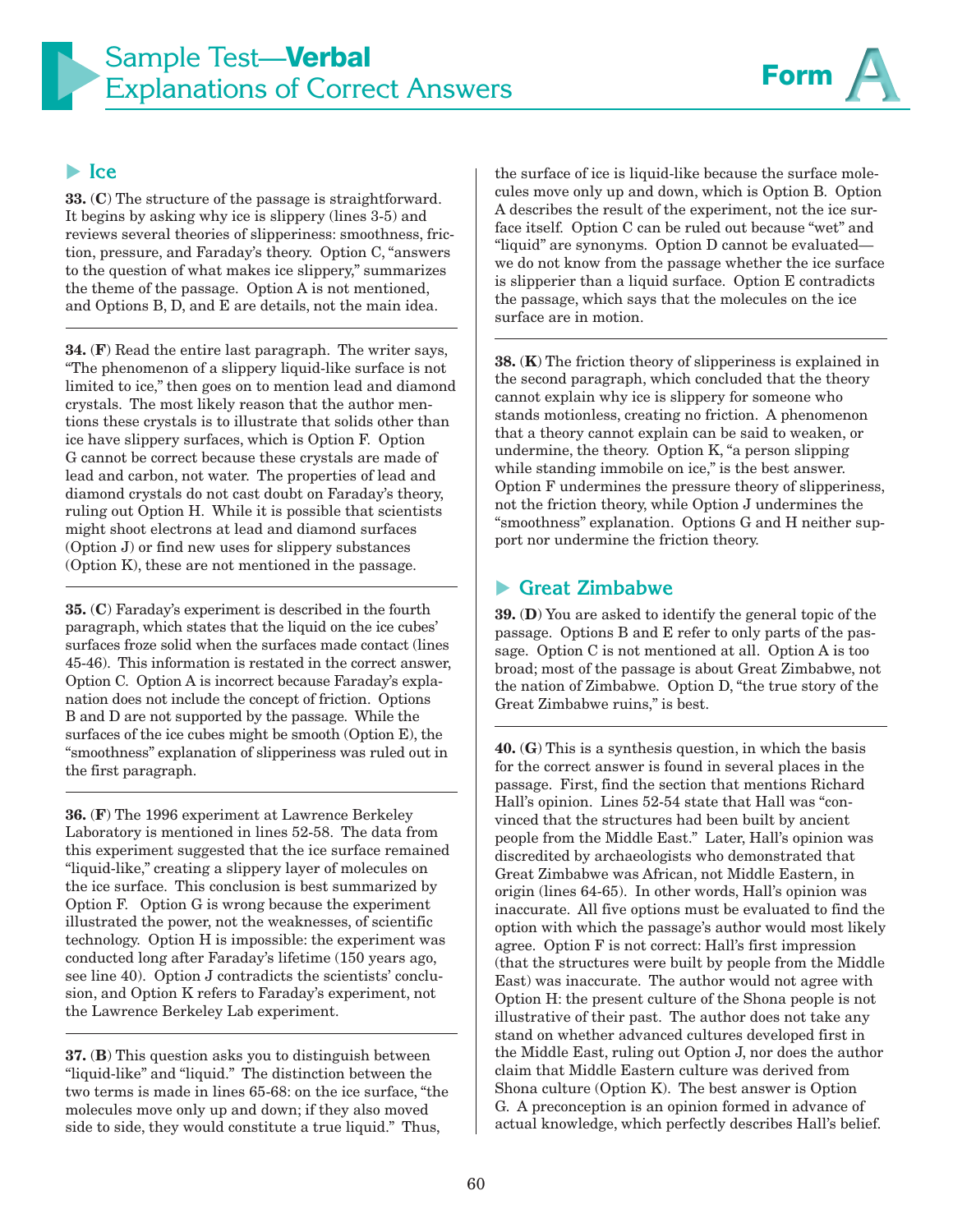

Hall's preconception that Great Zimbabwe was built by people from the Middle East clouded his judgment.

**41.** (**E**) Read the entire last paragraph, which implies that discussion of "one mystery of Great Zimbabwe" has just been concluded, and the author is making a transition to another mystery. The previous paragraph showed that Great Zimbabwe was built by ancestors of the Shona people during the fourteenth or fifteenth century, not by ancient people from the Middle East. Thus, the mystery, now solved, was who had built Great Zimbabwe and when (Option E). Option A is a detail of the correct answer, but incorrect because the mystery comprised much more than the foreign wares discovered in the ruins. Option B, "why the settlement was abandoned," is the remaining mystery, not the mystery that had been solved. The source of the gold and ivory (Option C) and the reason that Europeans did not discover Great Zimbabwe until the 1870s (Option D) are not presented as mysteries.

**42.** (**H**) The Shona people are discussed in the fifth paragraph. Since the question is open-ended, we must evaluate each option to find the best answer. The Shona people still exist as a distinct group (line 68), ruling out Option F. Shona kings traded their goods in coastal towns (lines 72-74), implying that they lived in the African interior, not the coast, eliminating Option G. (This conclusion is also supported by line 18: "a mysterious stone city in the African interior.") Lines 65-68 state that Great Zimbabwe was most likely built by ancestors of the present-day Shona people, which supports Option H. Options J and K confuse the histories of the Shona people and ancient Middle Eastern people. Option H is the best answer.

**43.** (**E**) The statement "Archaeology was still in its infancy" (lines 51-52) implies that the field of archaeology was young and immature in the 1870s. The statement is followed by descriptions of how early explorers, including Richard Hall, discarded valuable archaeological material that would have revealed the true history of Great Zimbabwe. Thus, the "infancy" of archaeology is illustrated by Option E, "the excavations conducted by Richard Hall." Options A and B are events in Shona history, not the history of archaeology, and Options C and D are references to more advanced stages of archaeology, not to its infancy.

**44.** (**F**) The phrase "relationship of Portuguese explorers to Great Zimbabwe" is open-ended, and thus each option should be evaluated in turn. Option F is correct; the Portuguese searched for Great Zimbabwe but never found it (lines 26-27). It is a good idea to read the remaining options to be sure that none of them is better than

Option F. Options G, H, and K are incorrect because the Portuguese never found Great Zimbabwe or King Solomon's mines. The destruction of archaeological evidence was committed by subsequent explorers, not the Portuguese, which rules out Option J. Option F is the best answer.

## ▶ Cross Country

**45.** (**E**) Options A and B are details, not the main theme. Options C and D are too broad—the passage is about one automobile journey, not travel in general. Option E, "a historic automobile trip by twentieth-century pioneers," correctly sums up the main idea of the passage.

**46.** (**F**) The correct answer (Option F) is stated directly in the preceding sentence (lines 31-32): "Residents of some small towns had never seen an automobile."

**47.** (**B**) Read the entire sentence to understand the context of the phrase. "The modern machine attracted so much attention that Jackson's bulldog Bud was given the responsibility of guarding the car from people who, enchanted by its novelty, were tempted to steal a shiny piece as a souvenir." A novelty is something new or unusual. In this sentence, the novelty is the car, Option B. Option E, "journey," might look attractive because the journey could also be considered a novelty, but "journey" does not fit the sentence—it does not have shiny pieces that people were tempted to steal.

**48.** (**G**) The incident with the farmer and his horses is described in lines 39-44. The car sank into quicksand and had to be pulled out by a farmer's team of horses. Options F and K are contradicted, not supported, by this incident. Option H refers to another incident. Option J might or might not be true, but the incident is about only one quicksand pit, not many. Option G is the correct inference. Despite their modern machine, Jackson and Crockett occasionally needed help from other people, such as the farmer.

**49.** (**C**) A cross-country automobile trip in 1910 is mentioned in lines 51-54: "By 1910, other drivers, benefitting from better driving conditions, had shortened the transcontinental crossing time to ten days." Better driving conditions imply better highways, which is Option C.

**50.** (**F**) The complete phrase is "their predecessors who traveled in covered wagons" (lines 56-58). The only option that fits that description is "the early settlers" (Option F).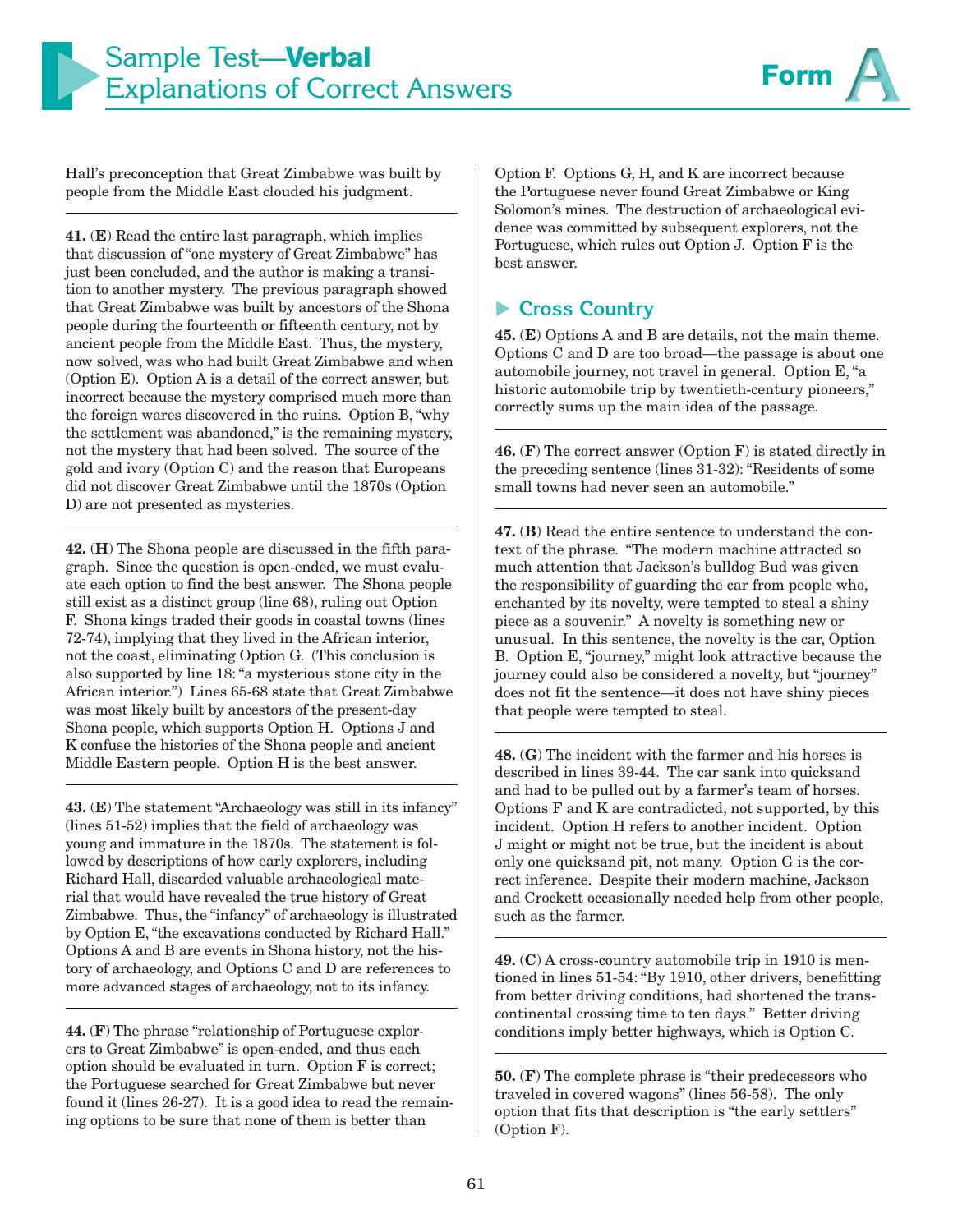

- **51.** (**A**) AB lies between 0 and 1 on the number line. A is the lower limit of *x* and B is the upper limit. The area between 0 and 1 is divided into 6 equal segments, so  $A = \frac{1}{6}$  and  $B = \frac{3}{6} = \frac{1}{2}$ .
- **52.** (**J**) Let *x* represent the lowest score that Hilary can receive and earn a B, which requires an average score of 80 points. Set up the equation for the calculation of a mean of 80:

$$
\frac{91 + 72 + 69 + 83 + x}{5} = 80
$$
  
91 + 72 + 69 + 83 + x = 400  
315 + x = 400  
x = 85

- **53.** (**A**) When the three 14-foot chains are linked end to end, their length is  $3 \times 14$  ft = 42 ft. Let *x* represent the length of one of the longer chains and set up an equation:
- $42 + 2x = 100$  $2x = 58$  $x = 29$
- **54.** (**K**) To find "how many times older," divide the age of the earth by the age of the artifact:

$$
\frac{5.2 \times 10^9}{1.3 \times 10^7} = \frac{5.2}{1.3} \times \frac{10^9}{10^7}
$$

$$
= 4.0 \times 10^2
$$

**55.** (**B**) The first step is to cross-multiply. Then, use the distributive property. Next, combine like terms and solve the equation:

$$
3(7 + n) = 1(43 + n)
$$
  
\n
$$
21 + 3n = 43 + n
$$
  
\n
$$
3n - n = 43 - 21
$$
  
\n
$$
2n = 22
$$
  
\n
$$
n = 11
$$

- **56.** (**H**) To get the prime factorization, divide out prime numbers until all that is left are prime numbers. One way is shown below:
	- $1{,}200=2\times 600$  $= 2 \times 2 \times 300$  $= 2 \times 2 \times 2 \times 150$ - 1990 - 1990 - 1990 - 1990 - 1990 - 1990 - 1990 - 1990 - 1990 - 1990 - 1990 - 1990 - 1990 - 1990 - 1990 - 199  $= 2 \times 2 \times 2 \times 2 \times 75$  $= 2\times 2\times 2\times 2\times 5\times 15$  $= 2 \times 2 \times 2 \times 2 \times 5 \times 3 \times 5$ - 1990 - 1990 - 1990 - 1990 - 1990 - 1990 - 1990 - 1990 - 1990 - 1990 - 1990 - 1990 - 1990 - 1990 - 1990 - 199  $2^4 \times 3 \times 5^2$
- **57.** (**B**) Substitute  $y 7$  for *x* and simplify the expression:
	- $3(y 7) 3$  $3y - 21 - 3$  $3y - 24$

**58.** (**H**) First, calculate the total distance Laura traveled:

 $(15 \text{ mph}) \times (2 \text{ hr}) = 30 \text{ miles}$  $(12 \text{ mph}) \times (1 \text{ hr}) = 12 \text{ miles}$ 

Total distance traveled  $= 30 + 12 = 42$  miles. Total time traveled  $= 2 + 1 = 3$  hours.

To calculate her average speed for the entire ride, divide total distance traveled by total time traveled:

 $42 \div 3 = 14$  miles per hour

**59.** (**E**) Using the counting principle:

4 people can be chosen for the first position 3 people can be chosen for the second position 2 people can be chosen for the third position 1 person can be chosen for the fourth position

So,  $4 \times 3 \times 2 \times 1 = 24$ .

Another way to solve this problem is by writing out all the possible permutations (using the letters L, M, P, and R to represent the four people) and then count them:

| <b>LMPR</b> | <b>MLPR</b> | <b>PLMR</b> | <b>RLMP</b> |
|-------------|-------------|-------------|-------------|
| <b>LMRP</b> | <b>MLRP</b> | <b>PLRM</b> | <b>RLPM</b> |
| <b>LPMR</b> | <b>MPLR</b> | PMLR.       | RMLP        |
| <b>LPRM</b> | <b>MPRL</b> | PMRL        | RMPL        |
| <b>LRMP</b> | <b>MRLP</b> | <b>PRLM</b> | <b>RPLM</b> |
| <b>LRPM</b> | MRPL        | PRML        | RPML        |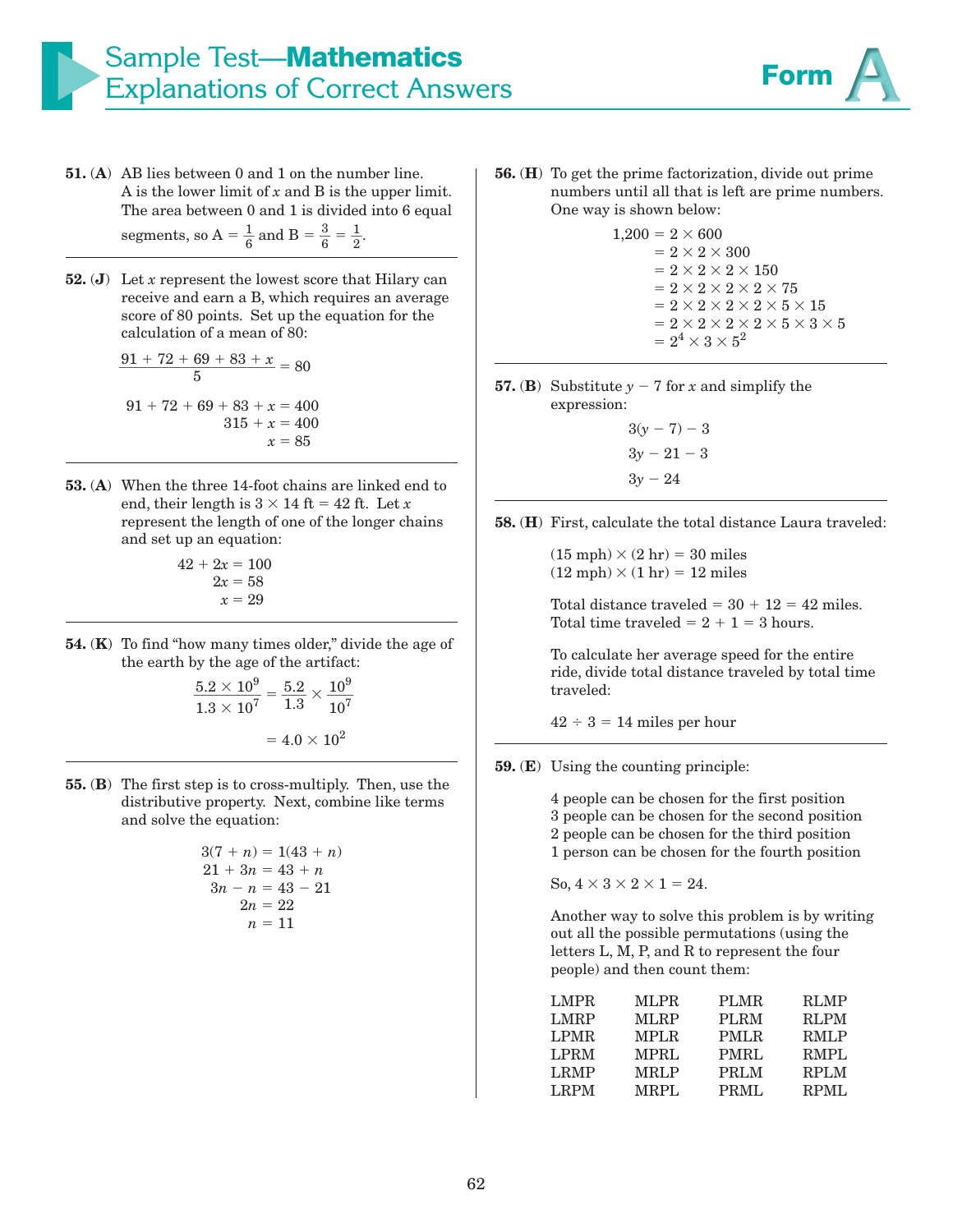

**60.** (**G**) Begin by cross-multiplying to eliminate the fraction, then combine like terms and solve for *m*:

$$
5m-3=4(2+m)
$$
  

$$
5m-3=8+4m
$$
  

$$
m=11
$$

**61.** (D) Substitute  $-3$  into the expression wherever you see an *x*, and then simplify:

$$
4x2 + 5x - 8
$$
  

$$
4(-3)2 + 5(-3) - 8
$$
  

$$
4(9) - 15 - 8
$$
  

$$
13
$$

**62.** (**K**) The formula for the area (A) of a rectangle is length (*l*) times width (*w*):  $A = l \cdot w$ . The question defines the length in terms of the width:  $l = 3w$ . Substituting 3*w* for *l*, we get:

$$
A = 3w \bullet w = 3w^2
$$

Since the question states that  $w = 8$ :

$$
3(8^2) = 3(64) = 192
$$
 sq ft

**63.** (**C**) Since 75% is the same as  $\frac{3}{4}$ , we know the number of students in the class must be divisible by 4. The number of students in the class also needs to be divisible by 6, since exactly  $\frac{1}{6}$  of the students do not have a book bag.

> The numbers between 30 and 41 that are divisible by 4 are 32, 36, and 40. Of those three numbers, only 36 is also divisible by 6. So the answer is C, 36.

**64.** (**K**) The angles are formed by the intersection of two lines. The angle labeled  $53^\circ$  is opposite to the unlabeled angle, which by definition is also  $53^\circ$ . The sum of the four angles is  $360^\circ$ . Neither *x* nor *y* is being solved for, only their sum  $(x + y)$ .

$$
x + y + 2(53) = 360
$$
  

$$
x + y = 360 - 106
$$
  

$$
x + y = 254
$$

**65.** (**D**) When the sum of two integers is odd, one integer must be odd and the other must be even. The sums  $N + M$  and  $M + T$  are both odd. If M is odd, then both N and T are even. If M is even, then both N and T are odd.

> Evaluate each answer option. Options A and B **may** be true, but neither **must** be true. If N and T are both even, their product will be even; if both are odd, their product will be odd. Thus, neither option **must** be true.

Regardless of whether N and T are both odd or both even, Options C and E cannot be true. In both cases,  $N - T$  and  $N + T$  would be even.

Option D will always be true, because the sum of two odd numbers is always even and the sum of two even numbers is always even.

# **66.** (**H**)  $\frac{4.5}{0.1} \times 0.22 = 45 \times 0.22 = 9.9$

**67.** (**D**) Begin by evaluating the problem as it is written. Following the order of operations, we first calculate the expression in the parentheses, and then perform the division:

$$
(8-16) \div (-8+6)
$$
  
= (-8) \div (-2)  
= 4

Now, remove the parentheses and evaluate the resulting expression. Following the order of operations, we first perform the division and then the addition:

$$
8 - 16 \div 8 + 6
$$
  
= 8 +  $\frac{-16}{-8}$  + 6  
= 8 + 2 + 6  
= 16

To calculate how the value of the expression changes by removing the parentheses, subtract the first answer from the second answer:

$$
16-4=12
$$

The expression will change by an increase of 12.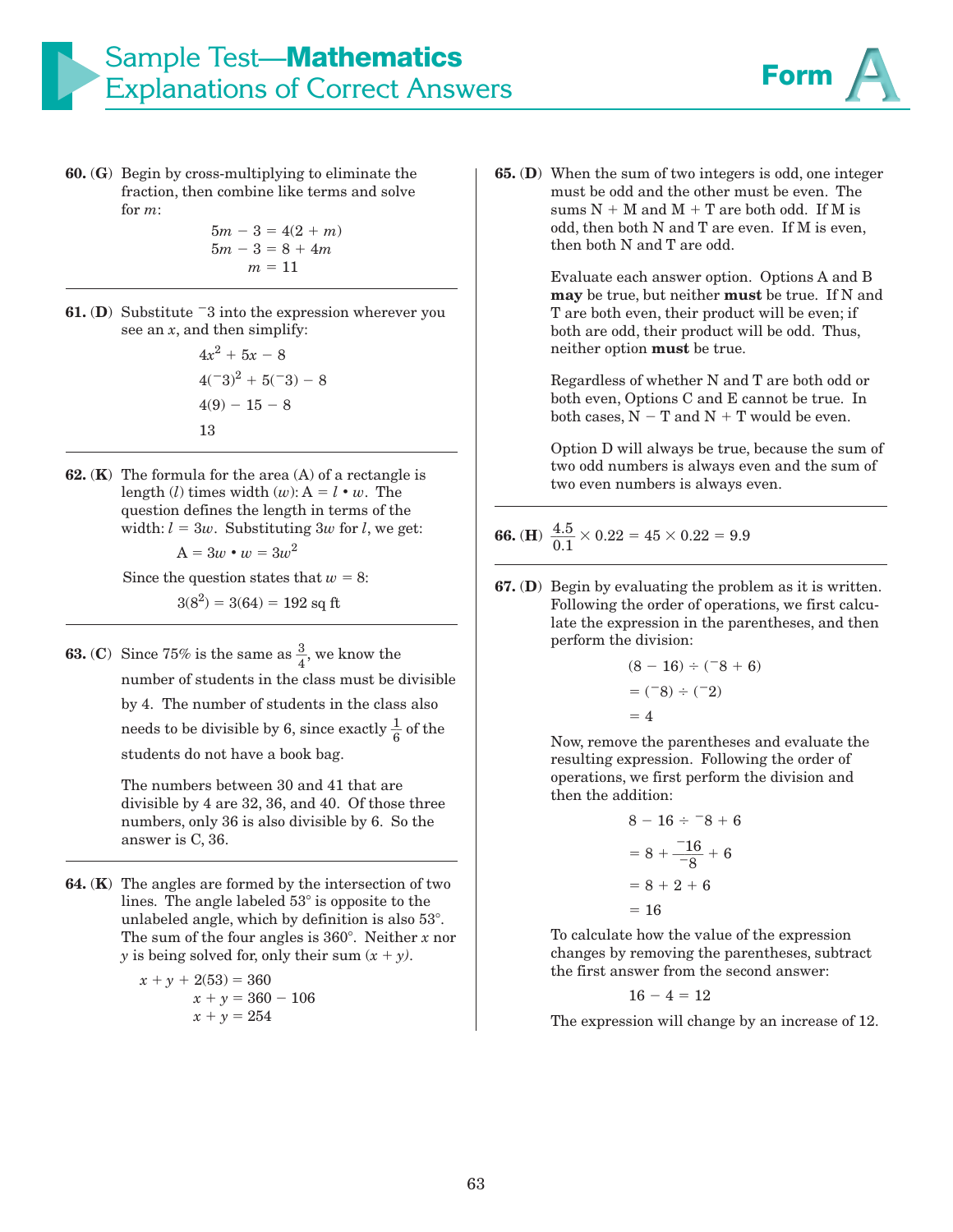

**68.** (**F**) To find the value of *x* in terms of *y*, solve for *x*:<br> $2x + 2y - 6 = 14$ 

$$
2x + 2y - 6 = 14 \n2x + 2y = 20 \nx + y = 10 \nx = 10 - y
$$

- **69.** (**D**) First, calculate the number of complete trips around the merry-go-round the child will make. Then, determine how many horses remain in the final trip. 337 (the number she stops at) divided by 25 (the number of horses on the merry-goround) equals 13, with a remainder of 12. Thus, the child will walk around the merry-go-round 13 complete times and stop at the  $12<sup>th</sup>$  horse on her next trip. The  $12<sup>th</sup>$  letter of the alphabet is L, so the answer is D.
- **70.** (**K**) Since there are 16 ounces in 1 pound, the question asks how much we would pay for 16 ounces of this candy. Set up a proportion based on what is given in the problem:

$$
\frac{5 \text{ oz}}{\$1.50} = \frac{16 \text{ oz}}{x}
$$

Now, solve for *x*, which would be the price of 16 ounces of candy:

$$
5x = 16(\$1.50)
$$
  

$$
5x = \$24
$$
  

$$
x = \$4.80
$$

**71.** (**B**) A ratio of 3:2 means that in any group of

5 people, 3 are women and 2 are men.

Thus,  $\frac{3}{3+2}$  or  $\frac{3}{5}$  $\frac{3}{5}$  are women.  $\frac{3}{5}$  $\frac{3}{5} = \frac{6}{10} = 60\%.$ 

**72.** (**H**) 75 is evenly divisible by 15, so 77 (i.e.,  $75 + 2$ ) is the first integer that has a remainder of 2 when divided by 15. Add 15 to  $77 (= 92)$  to get the next integer. Add 15 to  $92 (= 107)$  to get the next integer. However, 107 is larger than 105, so only 2 integers (77 and 92) satisfy the conditions, and the correct answer is H.

**73.** (**B**) Solve the equation:

$$
\frac{2(x+1)}{3} = 1
$$

$$
2x + 2 = 3
$$

$$
x = \frac{1}{2}
$$

**74.** (**G**) After the initial \$2.00 charge, the cost per mile is  $$0.30 \times 5 = $1.50$ . Let *x* equal the number of miles ridden for a \$20 fare, and set up an equation for the total cost of the taxi ride:

$$
$2.00 + $1.50x = $20.00
$$
  
 $$1.50x = $18.00$   
 $x = 12$  miles

**75.** (**B**) First, calculate the location of point J using the location of point K and the given length of JK:

$$
\frac{3}{8} - 3\frac{1}{2} = -3\frac{1}{8}
$$

 Now, use the location of point J to calculate the location of point M using the length of JM:

$$
-3\frac{1}{8}+9\frac{3}{4}=6\frac{5}{8}
$$

 Finally, use the location of point M to calculate the location of point L using the length of LM:

$$
6\frac{5}{8}-1\frac{1}{8}=5\frac{1}{2}
$$

**76.** (**G**) Shelby paid 40% on the first day of the month and 25% on the tenth day. That means she owes a total of 35% on the twentieth day  $(100\% - 40\% - 25\% = 35\%).$ 

$$
$800 \times 0.35 = $280
$$

Another way to solve this problem is to calculate what Shelby paid on each day and subtract that from the total amount due:

First day:  $\$800 \times 0.40 = \$320$ Tenth day:  $$800 \times 0.25 = $200$ Twentieth day: \$800 – \$320 – \$200 = \$280

**77.** (**D**) Substitute  $-2$  for *x* and 3 for *y*, and simplify the expression:

> $5x - 2xy$  $5(^{-}2) - 2(^{-}2)(3)$  $-10 - (-12)$  $-10 + 12$ 2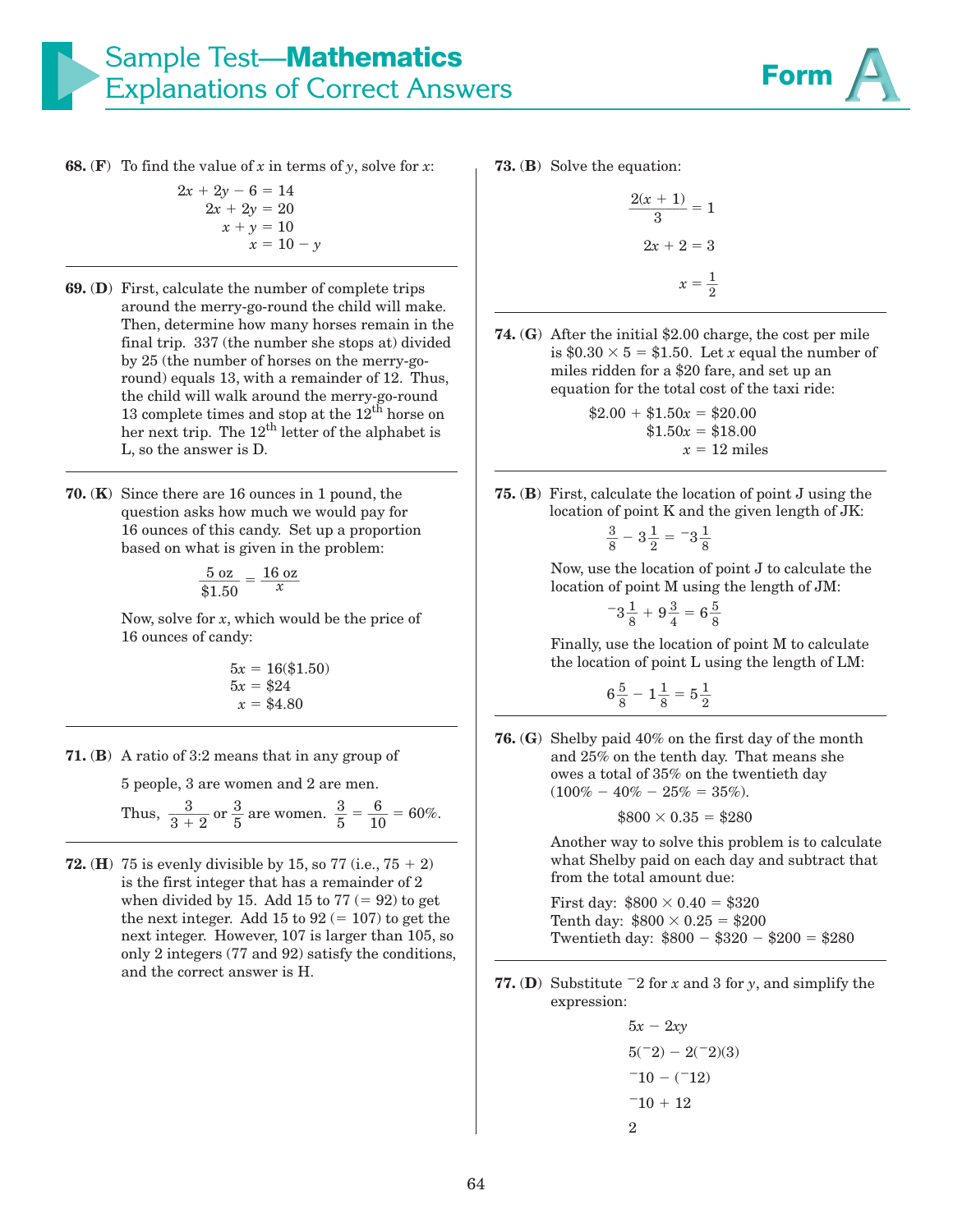

**78.** (**F**) Because both triangles are right triangles that share a vertex, they are similar. To find  $x$ , set up a proportion using the two known sides of each triangle:

$$
\frac{(4+x)}{1.0} = \frac{4}{0.8}
$$
  
0.8 (4 + x) = 1.0 (4)  

$$
4 + x = 5
$$

$$
x = 1
$$

- **79.** (**E**) Start by setting up an equation for each comparison mentioned in the problem:
	- Equation 1:  $s = 4l$ <br>Equation 2:  $2n = 4l$ Equation 2:  $2p = 5d$ <br>Equation 3:  $3b = p$ Equation 3:  $3h = p$ <br>Equation 4:  $5s = 2p$ **Equation 4:**  $5s = 2h$

Now, assign a value to one variable and solve for the others:

Let  $l = 1$ So, using Equation 1:  $s = 4 \cdot 1 = 4$ 

Then, use Equation 4:  $5 \cdot 4 = 2h$  $10 = h$ 

Then, use Equation 3:  $3 \cdot 10 = p$  $30 = p$ 

Finally, use Equation 2:  $2 \cdot 30 = 5d$  $12 = d$ 

Now that the values of all 5 coins are known, the coin with the greatest value is plunk (30).

**80.** (**H**) Raoul is now R years old, and Phil is 8 years

older:  $P = R + 8$ Two years from now, Phil will be twice as old as Raoul:  $(P + 2) = 2(R + 2)$ By substitution,  $[(R + 8) + 2] = 2(R + 2)$  $R + 10 = 2R + 4$  $6 = R$ 

Raoul is currently 6 years old.

**81.** (**D**) First, calculate the area we need to paint:

2 walls each measuring 12 ft by 9 ft  $= 2 \times 12 \times 9 = 216$  sq ft

2 walls each measuring 10 ft by 9 ft  $= 2 \times 10 \times 9 = 180$  sq ft

Total area =  $216 + 180 = 396$  sq ft

1 qt covers 100 sq ft, so divide the total square feet by 100 to find the number of quarts needed:

 $\frac{396}{100} = 3.96$  qt

Since we cannot buy a partial can of paint, we need to round up. The answer is 4 quarts.

**82.** (**G**) Rearrange the equation so that *nm* is on one side:

 $60 = 24nm$  $2.5 = nm$ 

**83.** (**C**) Find the multiples of 7 and multiples of 5, add the remainders to each multiple, and look for the first number to appear in both lists:

| Multiples of 7: $7 \quad 14$<br>Add 3 to each: $10 \t 17$ |    | 21<br>24 | 28<br>-31 | 35<br>38 |
|-----------------------------------------------------------|----|----------|-----------|----------|
| Multiples of $5:5$                                        | 10 | 15       | 20        | 25       |
| Add 2 to each: 7                                          | 12 | 17       | 22        | 27       |

17 is the first number to appear in both sequences, so it is the least possible value to meet the conditions.

An alternative way to solve this problem is to test each answer option to see which one fits the criteria.

**84.** (**H**) The question states that the mean of 4 of the numbers is 50. To solve this problem, we can assume that the value of each of those 4 numbers is 50.

> Now, let *x* equal the mean of the other 16 numbers. Set up an equation using the mean of all 20 numbers to find the value of *x*:

$$
\frac{4(50) + 16x}{20} = 42
$$
  
200 + 16x = 840  
16x = 640  

$$
x = 40
$$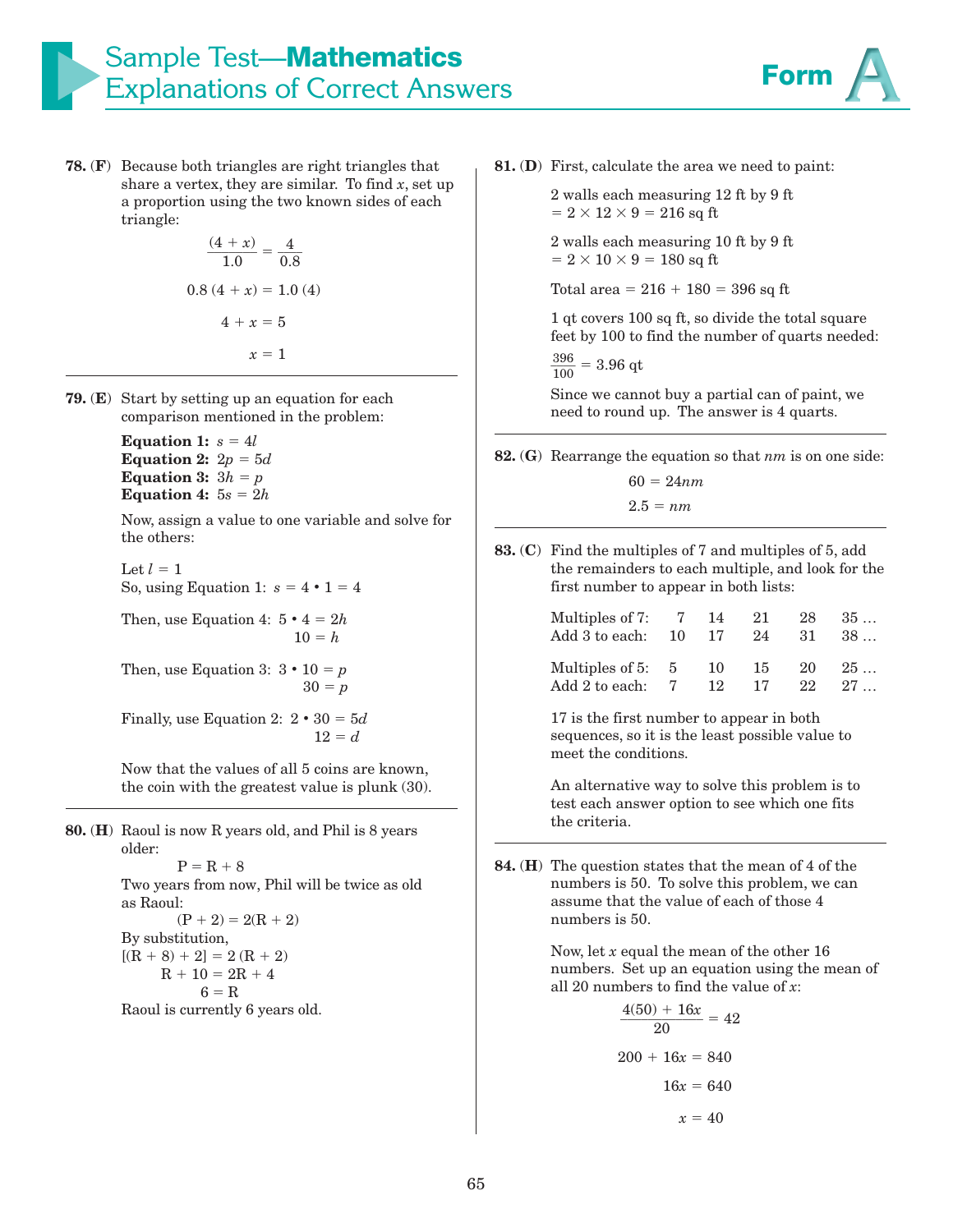

**85.** (**D**) For *x*, determine the perfect square that lies between 50 and 65.  $8^2 = 64$ , so  $x = 8$ . For *y*, find the perfect square that lies between 17 and 32.  $5^2 = 25$ , so  $y = 5$ . Then multiply *x* and *y*:  $8\times5=40$ 

> To quickly solve problems like this, it is important to know the perfect squares at least through  $12^2 = 144$ .

- **86.** (**J**) Twenty-five percent of the sample of 2,000 homes is 500 homes. The first year in which at least 500 homes had DVRs was 2006, which is Option J.
- **87.** (**B**) We know that 300 dollars  $= 192$  nobles. To figure out how many pobles are equal to 1 d figure out how many nobles are equal to 1 dollar, divide each side of the equation by 300:

 $300$  dollars  $\div 300 = 192$  nobles  $\div 300$ 

1 dollar = 
$$
\frac{192}{300}
$$
 nobles =  $\frac{16}{25}$  nobles

**88.** (**G**) First, change both fractions into mixed numbers:

$$
\frac{28}{3} = 9\frac{1}{3}
$$

$$
\frac{83}{5} = 16\frac{3}{5}
$$

The positive integers between these mixed numbers are 10, 11, 12, 13, 14, 15, and 16. So the answer is 7.

**89.** (**C**) We know that  $KT = 12$  units and M is the midness of  $\overline{KT}$  so  $MT = 6$  units We know We know that  $KT = 12$  units and M is the midpoint of  $\overline{KT}$ , so  $MT = 6$  units. We know midpoint of K1, so  $M1 = 6$  dints. We know<br>that W is the midpoint of  $\overline{MT}$ , so WT = 3 units.



If we assume that K is smaller than T, then K must be to the left on the number line and T must be to the right. Since we know that W is at 5 on the number line, T must be at 8 because WT - 3 units, and M must be at 2, since  $MW = 3 units.$ 

Given that  $KT = 12$ , and T is at 8 on the number line, then K must be at  $-4$ .

Finally, we need to find the midpoint of  $\overline{\text{KW}}$ :

$$
\frac{-4+5}{2} = \frac{1}{2} = 0.5
$$

Note: The question asks for "a possible midpoint" Note: The question asks for "a possible midpo<br>of  $\overline{\rm KW}$  because there is no information about whether K is smaller than T, or T is smaller than K. In the explanation above, we assumed that K is smaller than T. If we assume T is smaller than K, we would get a different answer for the than K, we would get a different answer for the midpoint of  $\overline{\rm KW}$  (9.5), which is not among the answer options.

**90.** (**H**) First, calculate what *t* is when the two planes are equal distances from the airport. Set the two distances equal to each other and solve for *t*:

$$
310 - 2t = 3t + 235
$$
  

$$
-5t = -75
$$
  

$$
t = 15
$$

The question asks "what is the difference between their altitudes?" To answer this, we need to subtract the two altitudes:

 $(32,800 - 20t) - (31,600 + 40t)$  $=$  32,800  $-$  20*t*  $-$  31,600  $-$  40*t*  $= 1,200 - 60t$ 

Now, substitute the value of *t* into the expression:

- $= 1,200 60(15)$  $= 1,200 - 900$
- $= 300$  ft
- **91.** (**C**) Since  $A_k = \frac{1}{k}$  $\frac{1}{k}$ , then  $A_1 = \frac{1}{1}$  $\frac{1}{1}$ , A<sub>2</sub> =  $\frac{1}{2}$  $\frac{1}{2}$ , and so on.  $A_1A_2 + A_2A_3 + A_3A_4 + A_4A_5 + A_5A_6$  $=\frac{1}{1}$  $\frac{1}{1} \times \frac{1}{2}$  $\frac{1}{2}$  +  $\frac{1}{2}$  $\frac{1}{2} \times \frac{1}{3}$  $\frac{1}{3}$  +  $\frac{1}{3}$  $\frac{1}{3} \times \frac{1}{4}$  $\frac{1}{4} + \frac{1}{4} \times \frac{1}{5}$  $\frac{1}{5}$  +  $\frac{1}{5} \times \frac{1}{6}$  $\frac{1}{6}$  $=\frac{1}{2}$  $\frac{1}{2} + \frac{1}{6}$  $\frac{1}{6}$  +  $\frac{1}{12}$  +  $\frac{1}{20}$  +  $\frac{1}{30}$  $=\frac{30+10+5+3+2}{60}$  $=\frac{50}{60}$  $=\frac{5}{c}$  $\frac{5}{6}$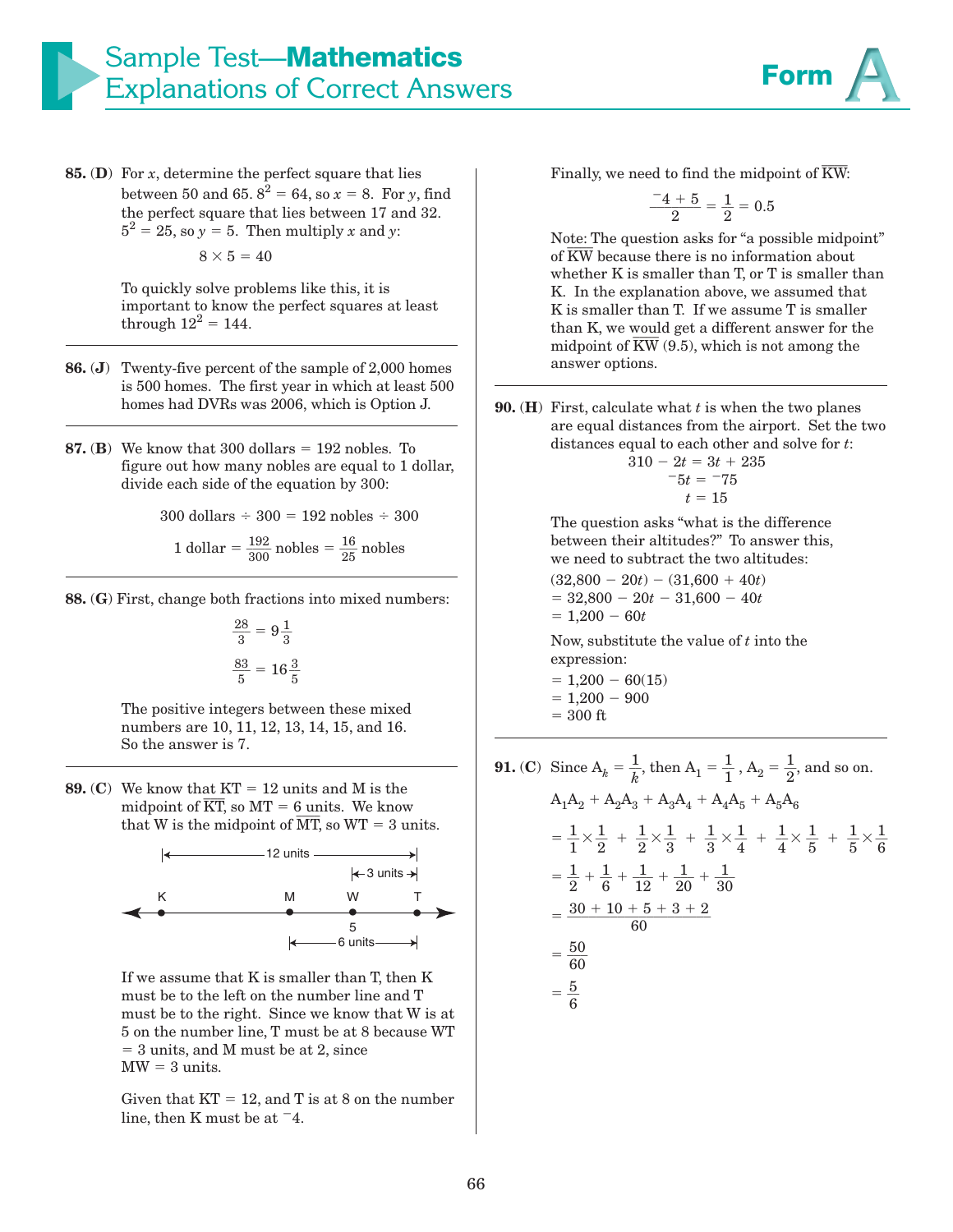

**92.** (**G**) There are two extreme values for the number of drivers who both wear glasses and are over age 30. (There are many more values between the extremes, but this explanation focuses on the largest and smallest.)

> **Value 1:** If the 10,000 who do **not** wear glasses  $(50,000 - 40,000)$  are all 30 years old or less, that means that all 30,000 of the drivers over 30 must wear glasses.

> **Value 2:** If the 10,000 who do **not** wear glasses are all over 30, that means that 20,000 of the drivers over  $30 (30,000 - 10,000)$  must wear glasses.

Of those two values, 20,000 is smaller than 30,000, so the answer is 20,000.

**93.** (**B**) First, find the new volume  $(V_2)$  associated with the changes described in the question (dividing *r* by 2 and doubling *h*):

$$
V_2 = \frac{1}{3} \pi \left(\frac{r}{2}\right)^2 (2h) = \frac{1}{3} \pi \left(\frac{r^2}{4}\right)(2h) = \frac{1}{6} \pi r^2 h
$$

Now, calculate the ratio between  $V_2$  and the original V:

$$
V_2: V
$$
  

$$
\frac{1}{6} \pi r^2 h : \frac{1}{3} \pi r^2 h
$$

Cancel out the like terms:

$$
\frac{1}{6}:\frac{1}{3}
$$

Finally, multiply both sides by 6 to get rid of the fractions: 1:2

**94.** (**G**) Evaluate each option to determine which expression **must** be positive. Options F and H must be negative, and Options J and K could be either positive or negative. Only Option G **must** be positive, because the addition of a positive number  $(z)$  and the square of any number  $(w^2)$ will always be positive.

> An alternate way to solve this problem is to assign values to each variable (e.g.,  $w = -1$  and  $z = 1$ ), and test each answer option.

**95.** (**D**) The integer values of *x* we need to consider are 0, 1, 2, 3, 4, and 5. Plug each of these values into the expression to see whether the result is an integer:

$$
x = 0 \quad \frac{2x+5}{x-2} = \frac{-5}{2}
$$
, which is not an integer.

$$
x = 1
$$
  $\frac{2x + 5}{x - 2} = \frac{-7}{1} = -7$ , which is an integer.

 $x = 2$   $\frac{2x + 5}{x - 2} = \frac{9}{0}$  $\frac{5}{0}$ , which is not an integer.

$$
= 3 \quad \frac{2x + 5}{x - 2} = \frac{11}{1} = 11, \text{ which } is \text{ an integer.}
$$

$$
x = 4 \quad \frac{2x+5}{x-2} = \frac{13}{2}
$$
, which is not an integer.

$$
x = 5
$$
  $\frac{2x + 5}{x - 2} = \frac{15}{3} = 5$ , which *is* an integer.

Thus, there are 3 integer values of  $x(1, 3, 4)$ that make the expression an integer.

**96.** (**K**) First, calculate the midpoint of the first line segment whose points are given:

> Midpoint of *x*-value:  $\frac{6 + 12}{8}$  $\frac{+12}{2} = \frac{18}{2}$  $\frac{18}{2}$  = 9 Midpoint of *y*-value:  $\frac{8+10}{8}$  $\frac{+10}{2} = \frac{18}{2}$  $\frac{18}{2} = 9$

So, the midpoint of the first line segment is (9, 9).

Now, use that information to find *x*. Set up the midpoint formula for the *x*-value of the second line segment using the two given points:

 $rac{8 + x}{3}$  $\frac{1}{2}$  = 9  $8 + x = 18$  $x = 10$ 

*x* -

**97.** (**C**) We know that *p* is a positive even integer less than 11, so the options for *p* are 2, 4, 6, 8, or 10. The options for  $p^2$  are then 4, 16, 36, 64, or 100.

> You could check the GCF for each pair  $(p^2, 81)$ , but there is a quicker way to solve this.

We know that  $81 = 3 \times 3 \times 3 \times 3$ ; therefore, the correct  $p^2$  option must be divisible by 3. Only  $p^2 = 36$  is divisible by 3, so  $p = 6$  must be the solution.